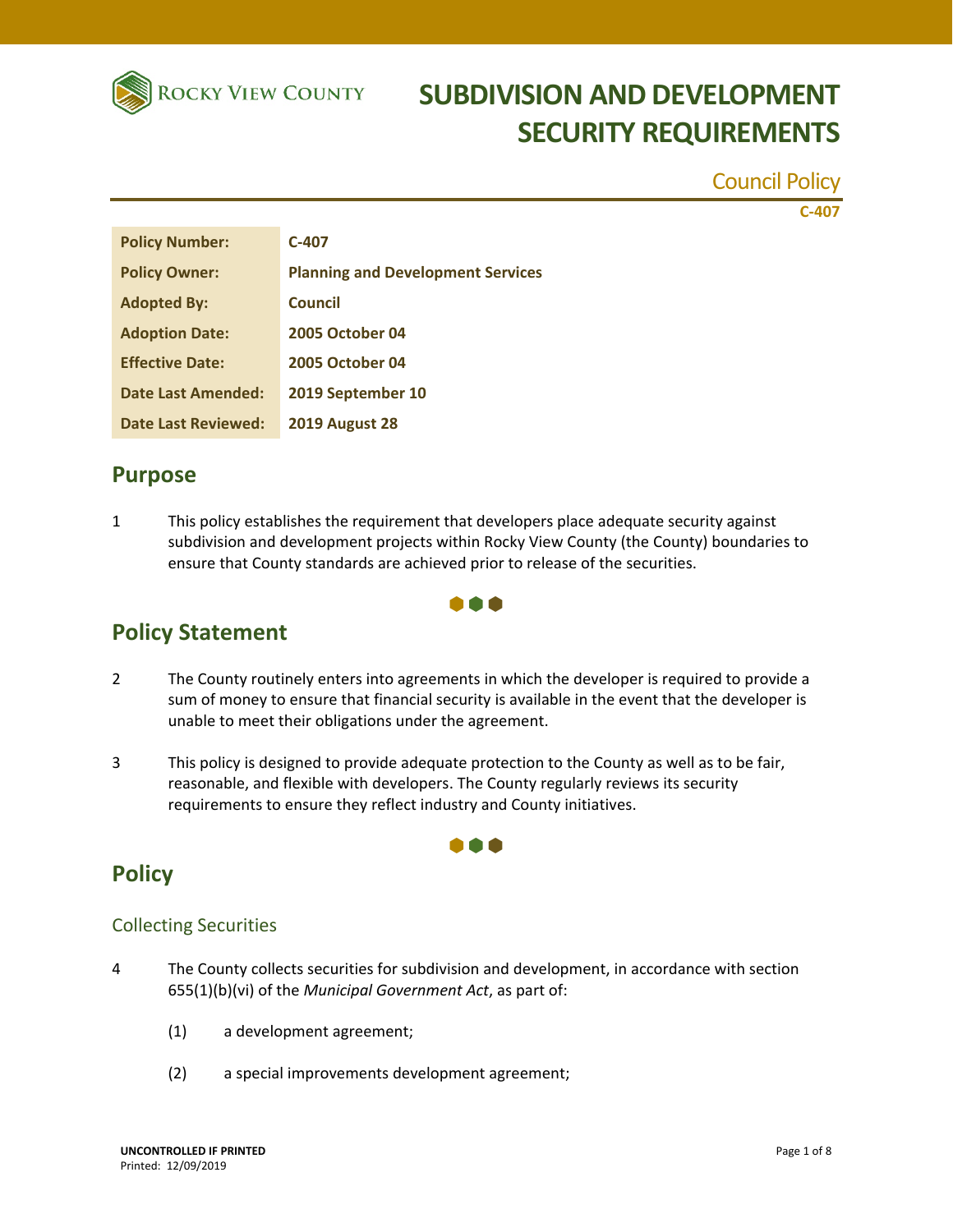

## **ROCKY VIEW COUNTY SUBDIVISION AND DEVELOPMENT SECURITY REQUIREMENTS**

### Council Policy

**C‐407**

- (3) a development permit;
- (4) a road right of way construction agreement;
- (5) a site services improvements agreement;
- (6) a road approach construction agreement; or
- (7) any other agreement added from time to time as deemed necessary by the County.
- 5 The County collects securities as part of a development agreement for
	- (1) approved subdivisions, including subdivisions that involve the creation of Common Property; or
	- (2) development permits.
- 6 Securities collected for development permits must be provided as stated in the conditions the development permit.
- 7 Construction activity for a development agreement or development permit must not commence until after the County receives the appropriate security.
- 8 Acceptable forms of security include:
	- (1) an irrevocable letter of credit that automatically renews for a minimum of 12 months;
	- (2) a certified cheque to a maximum of \$50,000; or
	- (3) a bank draft to a maximum of \$50,000.
- 9 The following forms of security are not acceptable:
	- (1) personal cheques;
	- (2) cash;
	- (3) term deposits;
	- (4) lots in lieu; or
	- (5) guaranteed investment certificates.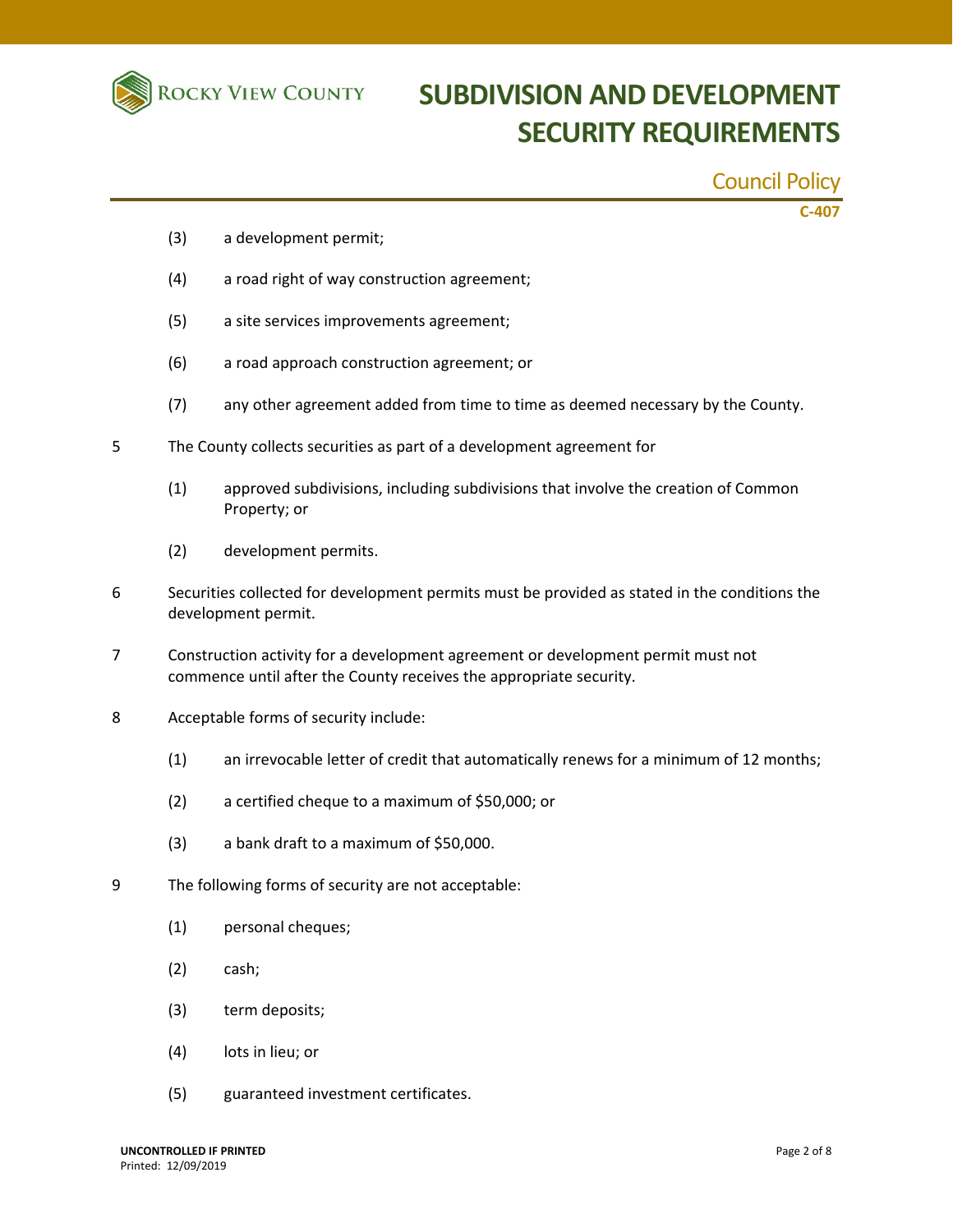

### Council Policy

#### **C‐407**

- 10 Interest accrued on deposited securities is retained by the County and is not payable to the developer.
- 11 For multi‐phased developments, securities are required for each phase of the development. Securities must not be transferred to the subsequent phases of the development until the County has deemed the previous phases complete with all final acceptance certificates issued by the County.

#### Amount of Security Required

- 12 The County may waive the security requirement for developments associated with private infrastructure if it can be demonstrated that:
	- (1) the development is truly private;
	- (2) there is no future transfer of infrastructure to the County; and
	- (3) the ongoing maintenance requirements stay with the developer.
- 13 The County works with the developer to determine the amount of security required.
- 14 Unless otherwise specified in this policy, the amount of security required depends on the tier the developer is placed in and the estimated construction costs.
	- (1) Developers are placed in tiers based on specific criteria at the sole discretion of the County. These tiers are provided in Appendix A attached to and forming part of this policy.
	- (2) Estimated construction costs are based on certified engineering estimates prepared by the developer's engineer.
	- (3) Upon request by the developer, security may be reduced based on actual construction tender prices submitted by the developer's engineer.
	- (4) At the County's discretion, construction estimates may be subject to third party review to ensure sound engineering judgments are followed and that industry prices and standards are utilized.
- 15 The maximum amount of securities required for development agreements relating to industrial, commercial, or institutional development is \$3,000,000. There is no securities maximum for other forms of development.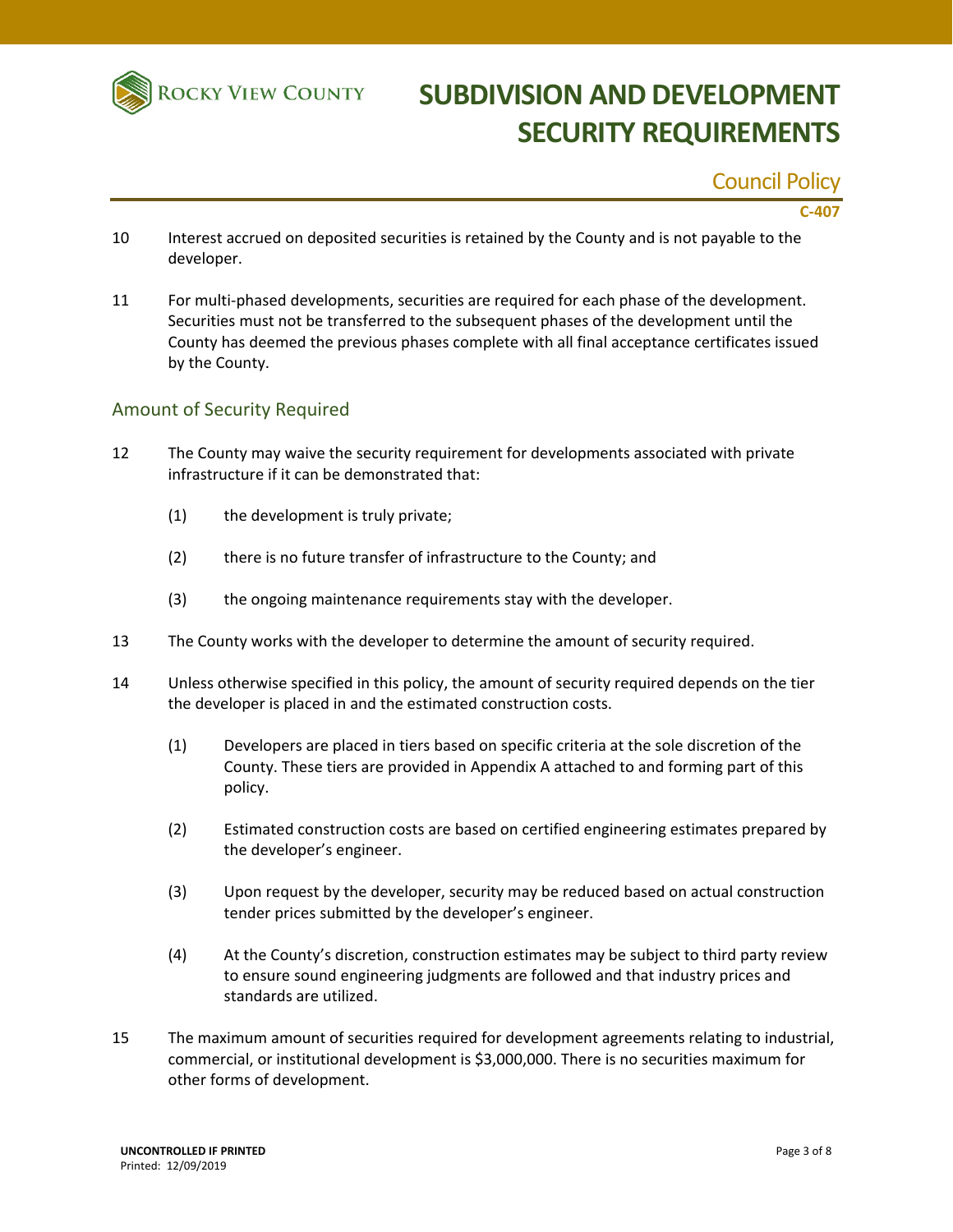

### Council Policy

#### **C‐407**

- 16 The security required for pre‐endorsement development agreements is \$5,000 per disturbed acre.
	- (1) Pre‐endorsement security is not considered a full security for the purposes of subdivision endorsement. Endorsement of subdivision plans cannot occur under pre‐ endorsement securities. The developer must provide full security as outlined in this policy to receive endorsement of subdivision plans.
	- (2) When a development agreement is required as a condition of an approved subdivision, the pre‐endorsement security may be credited towards the full security required or returned upon receipt of the full security as per this policy.
- 17 The security required for development agreements related to stripping and grading is \$5,000 per acre.
- 18 The security required for road approach construction agreements is:
	- (1) variable for farm or field approaches;
	- (2) \$5,000 per residential graveled approach;
	- (3) \$7,500 per residential paved approach; and
	- (4) \$10,000 per all other types of approaches.
- 19 The security required for site improvements services agreements is 100% of the estimated costs based on certified engineering estimates prepared by the developer's engineer.

#### Drawing on and Forfeiting Securities

- 20 If a developer does not fulfill their obligations identified in their development agreement or development permit or does not act on requests from the County to remedy maintenance or safety concerns, then the County may use the securities collected against the development to complete the outstanding obligations, maintenance or address safety concerns to the satisfaction of the County.
- 21 The developer forfeits all remaining securities to the County after four years from the date a development agreement has been executed, if in the sole opinion of the County, the developer has not acted in a reasonable manner to complete remaining work related to their subdivision or development, including the correction of deficiencies listed by the County on Construction Completion Certificates (CCC) or Final Acceptance Certificates (FAC).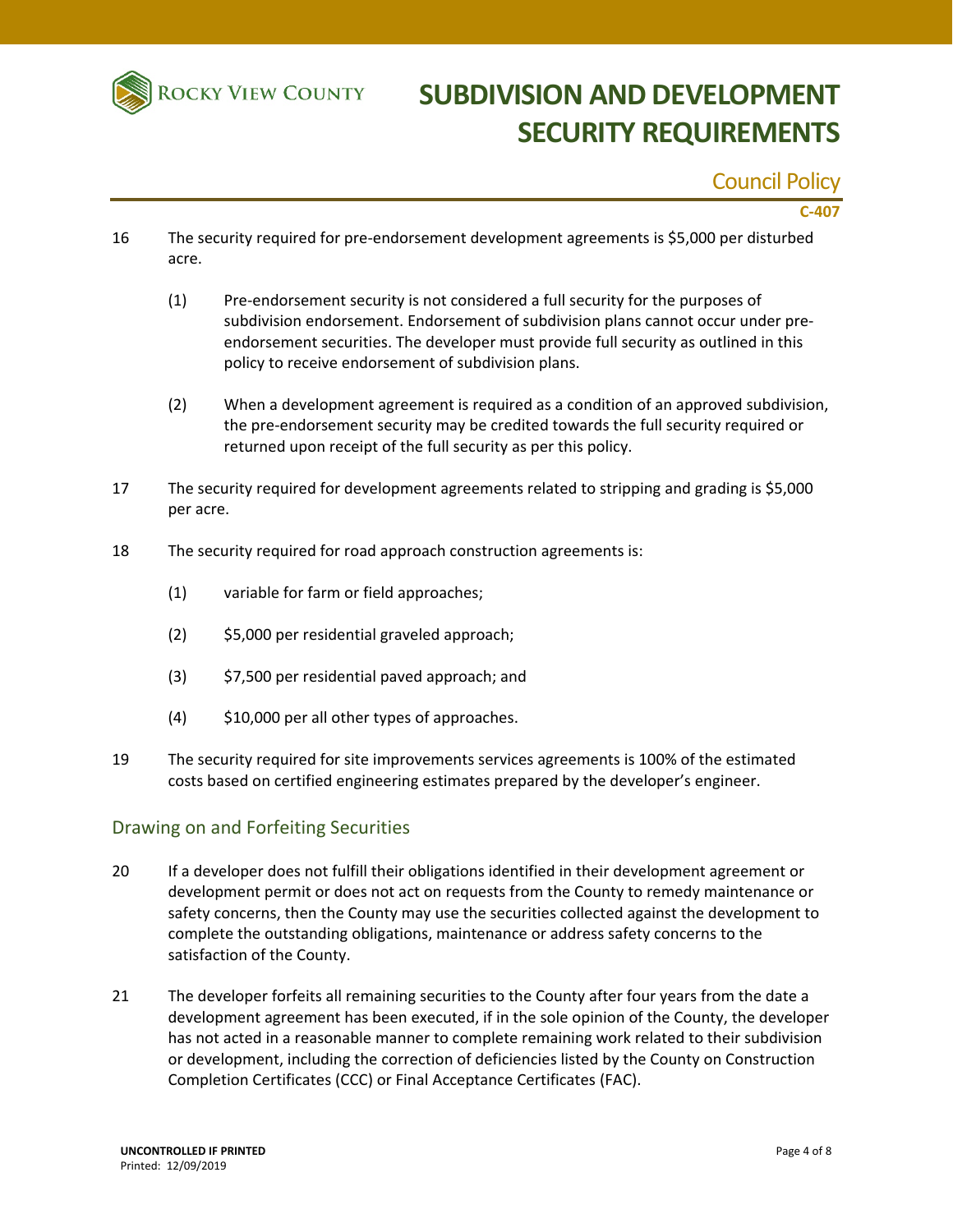

Releasing Securities

# **ROCKY VIEW COUNTY SUBDIVISION AND DEVELOPMENT SECURITY REQUIREMENTS**

Council Policy

**C‐407**

| 22                                                    | Security releases are completed in accordance with the County Servicing Standards.                                                                    |
|-------------------------------------------------------|-------------------------------------------------------------------------------------------------------------------------------------------------------|
|                                                       |                                                                                                                                                       |
| <b>References</b>                                     |                                                                                                                                                       |
| <b>Legal Authorities</b>                              | Condominium Property Act, RSA 2000, c C-22<br>Municipal Government Act, RSA 2000, c M-26                                                              |
| Related Plans, Bylaws, Policies, etc.                 | Rocky View County Bylaw C-4841-97, Land Use Bylaw<br>Rocky View County's County Servicing Standards, adopted<br>$\bullet$<br>by resolution no. 188-13 |
| <b>Related Procedures</b>                             | N/A                                                                                                                                                   |
| Other                                                 | N/A                                                                                                                                                   |
|                                                       |                                                                                                                                                       |
| <b>Policy History</b>                                 |                                                                                                                                                       |
| Amendment Date(s) - Amendment<br><b>Description</b>   | 2019 September 10 - Amended by Council to include<br>current industry and County standards                                                            |
| Review Date(s) - Review Outcome<br><b>Description</b> | 2019 August 28 - Updates required to align with current<br>practices and standards                                                                    |
|                                                       |                                                                                                                                                       |

#### **Definitions**

23 In this policy:

- (1) "CAO" means Chief Administrative Officer;
- (2) "CCC" means Construction Completion Certificate;
- (3) "common property" means common property as defined in the *Condominium Property Act*;
- (4) "*Condominium Property Act*" means the Province of Alberta's *Condominium Property Act*, RSA 2000, c C‐22, as amended or replaced from time to time;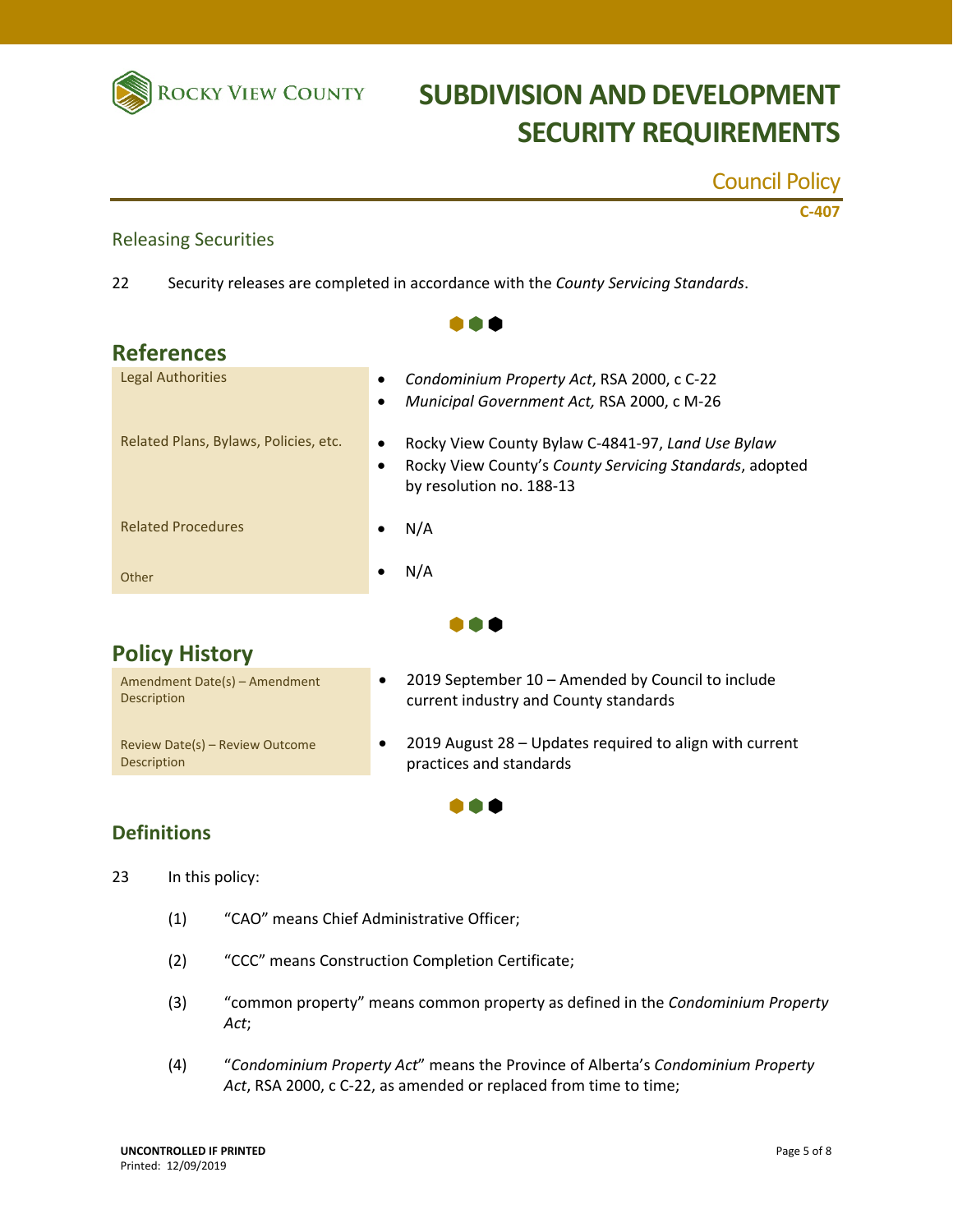

### Council Policy

**C‐407**

- (5) "Council" means the duly elected Council of Rocky View County;
- (6) "County" means Rocky View County;
- (7) "*County Servicing Standards*", means Rocky View County's *County Servicing Standards*, adopted by resolution no. 188-13, as amended or replaced from time to time;
- (8) "developer" means the registered and equitable owner of the development lands;
- (9) "development" means development as defined in the *Municipal Government Act*;
- (10) "development permit" means a document that is issued under the *Land Use Bylaw* and authorizes a development;
- (11) "FAC" means Final Acceptance Certificate;
- (12) "*Land Use Bylaw*" means the Rocky View County Bylaw C‐4841‐97, *Land Use Bylaw*, as amended or replaced from time to time;
- (13) *"Municipal Government Act"* means the Province of Alberta's *Municipal Government Act,* RSA 2000, c M‐26, as amended or replaced from time to time;
- (14) "private infrastructure" means infrastructure that does not transfer to Rocky View County upon issuance of a Construction Completion Certificate or a Final Acceptance Certificate;
- (15) "roads" means roads as defined in the *Municipal Government Act*;
- (16) "Rocky View County" means Rocky View County as a municipal corporation and the geographical area within its jurisdictional boundaries, as the context requires;
- (17) "security" means a sum of money held in trust;
- (18) "stripping and grading" means the removal of organic soils and rough grading of lands; and
- (19) "subdivision" means subdivision as defined in the *Municipal Government Act*.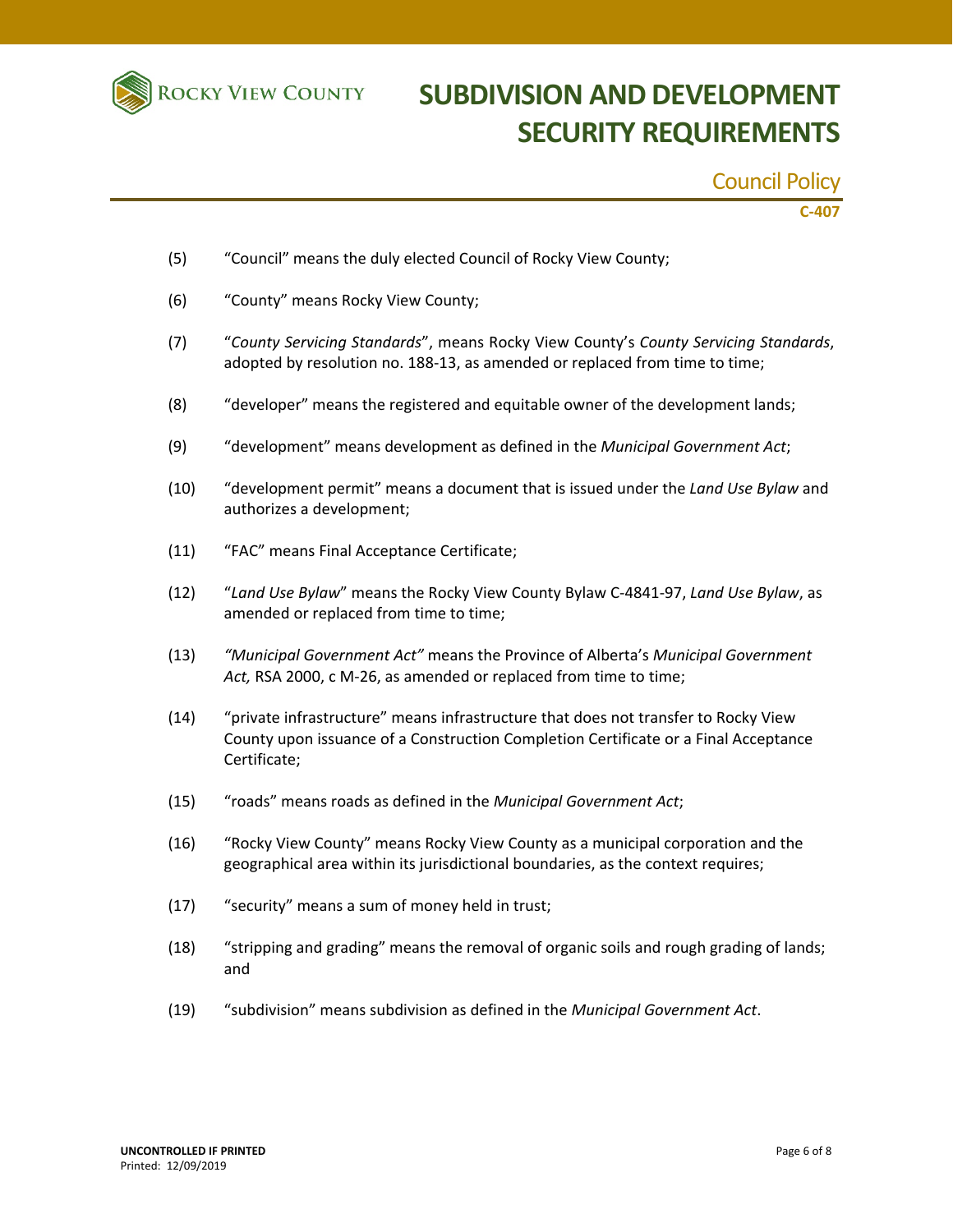

# **ROCKY VIEW COUNTY SUBDIVISION AND DEVELOPMENT SECURITY REQUIREMENTS**

Council Policy

**C‐407**

#### APPENDIX A

#### **SECURITY TIER LEVELS**

| <b>Criteria</b>                                                                                                                                                                                | <b>Security Requirement</b>                                                            | <b>Security Reduction</b>                                                                                                                                                                                                                                                                                                                 |  |  |
|------------------------------------------------------------------------------------------------------------------------------------------------------------------------------------------------|----------------------------------------------------------------------------------------|-------------------------------------------------------------------------------------------------------------------------------------------------------------------------------------------------------------------------------------------------------------------------------------------------------------------------------------------|--|--|
| Tier 1                                                                                                                                                                                         |                                                                                        |                                                                                                                                                                                                                                                                                                                                           |  |  |
| Developer has successfully<br>completed <sup>1</sup> five or more<br>development agreements<br>with the County or other<br>municipalities in the<br>Southern Alberta Region                    | 25% of all estimated<br>construction costs.<br>Minimum security amount<br>of \$150,000 | 10% of actual costs plus 25% of the<br>estimated costs for remaining work,<br>maintenance and deficiencies plus<br>100% of all cumulative operating losses<br>until the operational breakeven point<br>(treatment plants only) to be retained<br>at time of construction completion<br>Minimum security amount of \$150,000               |  |  |
| <b>Tier 2</b>                                                                                                                                                                                  |                                                                                        |                                                                                                                                                                                                                                                                                                                                           |  |  |
| Developer has successfully<br>completed <sup>1</sup> at least two but<br>less than four development<br>agreements with the County<br>or other municipalities in the<br>Southern Alberta Region | 50% of all estimated<br>construction costs.<br>Minimum security amount<br>of \$150,000 | 20% of actual costs plus 50% of the<br>estimated costs for remaining work,<br>maintenance and deficiencies plus<br>100% of all cumulative operating losses<br>until the operational breakeven point<br>(applies to treatment plants only) to be<br>retained at time of construction<br>completion<br>Minimum security amount of \$150,000 |  |  |
| Tier 3                                                                                                                                                                                         |                                                                                        |                                                                                                                                                                                                                                                                                                                                           |  |  |
| Developer has not completed<br>two development<br>agreements with the County<br>or other municipalities in the<br>Southern Alberta Region                                                      | 100% of all estimated<br>construction costs<br>Minimum security amount<br>of \$150,000 | 30% of actual costs plus 75% of the<br>estimated costs for remaining work,<br>maintenance and deficiencies plus<br>100% of all cumulative operating losses<br>until the operational breakeven point<br>(applies to treatment plants only) to be<br>retained at time of construction<br>completion<br>Minimum security amount of \$150,000 |  |  |